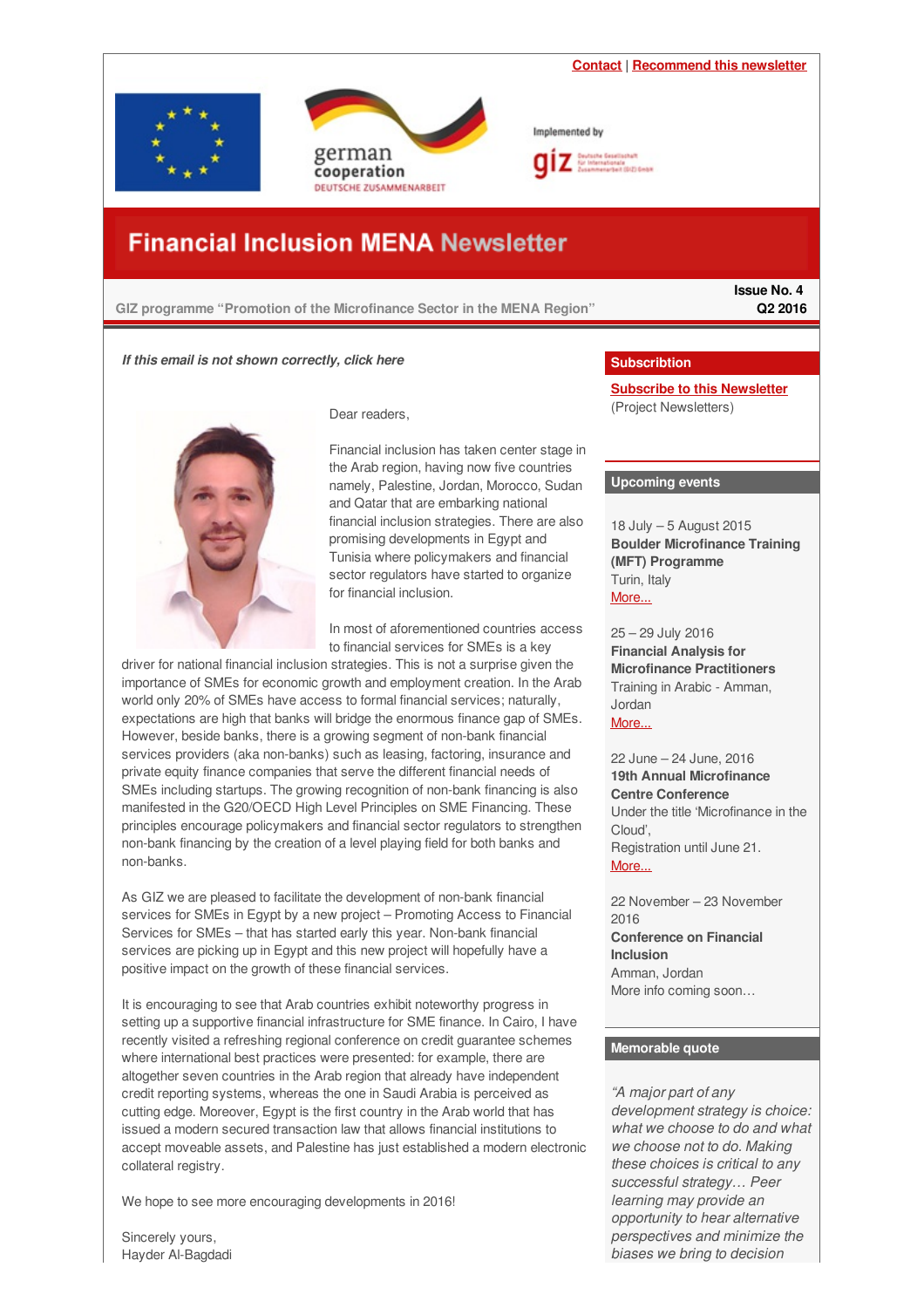*making." [More](https://blogs.afi-global.org/2013/05/09/financial-inclusion-strategy-peer-learning-proceeding-with-caution/)* Dr. Nimal A. Fernando

# **Programme News**

### **Financial Inclusion**

Hayder Al-Bagdadi

### **Digi#ances Partnership Initiative launched in Amman**

The Central Bank of Jordan (CBJ) and GIZ aim to give the relatively young digital financial services market in Jordan a boost. The recent launch of the Digi#ances Partnership Initiative brought together a diverse set of market players. Expressions of interest can be submitted by end of July. Read [more...](https://login.mailingwork.de/-link2/1593/2647/79/0/120623/sMLFGPjR/KTXFvQb7BU/0)

### **Meanwhile in Palestine - NFIS Working Groups Kick-Off**

PMA and PCMA have launched five working groups which will contribute to the development of the National Financial Inclusion Strategy in the Palestinian Territories.

Read [more...](https://login.mailingwork.de/-link2/1593/2647/83/0/120623/sMLFGPjR/KTXFvQb7BU/0)

### **Talking About the NFIS – Meeting the Governor of the PMA**

The National Strategy for Financial Inclusion is without a doubt a milestone in Palestine for the coming year. The Governor gives us insight into his perception of the strategy and the targeted effects. Read [more...](https://login.mailingwork.de/-link2/1593/2647/83/0/120623/sMLFGPjR/KTXFvQb7BU/0)

### **Mind the Gap**



Addressing the region's most severe financial access gaps will impact the occupational and economic perspectives of women, the youth and low-income people. Read [more...](https://login.mailingwork.de/-link2/1593/2647/131/0/120623/sMLFGPjR/KTXFvQb7BU/0)

### **Microfinance**

### **The Supervisor's Neural System**

Having studied the Moroccan microfinance crisis and Germany's consumer protection and supervision framework, the CBJ is now setting up the cornerstones for supervising Microfinance. Read [more...](https://login.mailingwork.de/-link2/1593/2647/79/0/120623/sMLFGPjR/KTXFvQb7BU/0)

### **Interview with Chuck Waterfield**

The founder of MicroFinance Transparency on the need for price transparency in the Palestinian financial sector in an exclusive interview with our team. Read [more...](https://login.mailingwork.de/-link2/1593/2647/83/0/120623/sMLFGPjR/KTXFvQb7BU/0)

### **Finance for Jobs**



The Development and Employment Fund contributed to more than 4,000 new jobs in Jordan through its funding programs during the first third of 2016, says the director. Read [more...](https://login.mailingwork.de/-link2/1593/2647/79/0/120623/sMLFGPjR/KTXFvQb7BU/0)

**There Is No Time Like the Present – Why the PMA Introduces**

# **Publications**



**Understanding Demand for Sharia-Compliant Loans: Result of a Randomized Experiment in Jordan**

Consultative Group to Assist the Poor (CGAP)

Read [more...](http://www.cgap.org/sites/default/files/Brief-Understanding-Demand-for-Sharia-Compliant-Loans-March-2016.pdf)



**Access to Finance and Job Growth - Firm-Level Evidence Across Developing Countries** World Bank Group Read [more...](http://www-wds.worldbank.org/external/default/WDSContentServer/WDSP/IB/2016/04/29/090224b0842e34f3/2_0/Rendered/PDF/Access0to0fina0developing0countries.pdf)

#### **Continued**

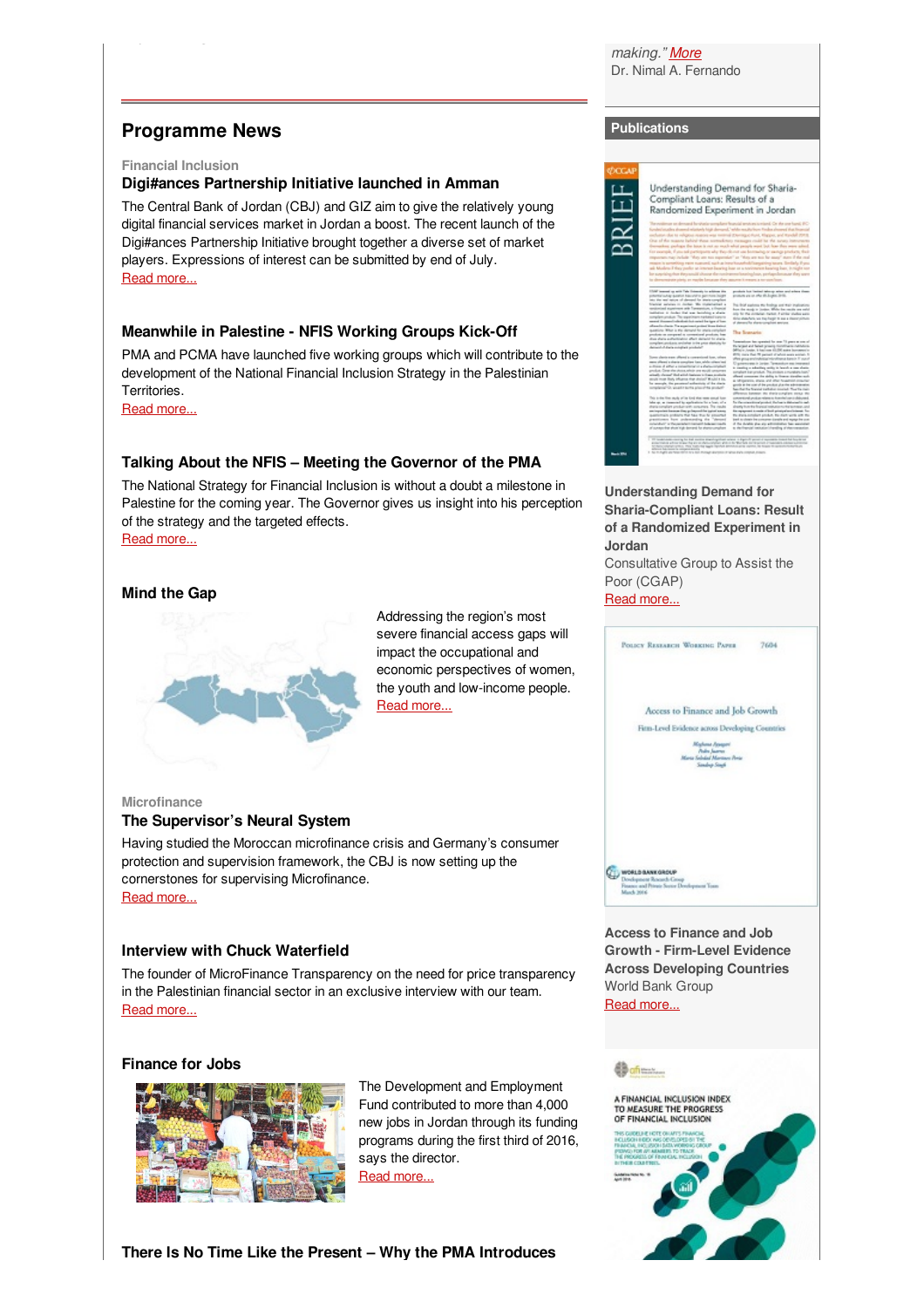### **APR Now**

Working for comprehensive consumer protection, the PMA is about to pass a new regulation on transparent pricing, which will furthermore enhance market efficiency.

**There Is No Time Like the Present – Why the PMA Introduces**

Read [more...](https://login.mailingwork.de/-link2/1593/2647/83/0/120623/sMLFGPjR/KTXFvQb7BU/0)

# **CBJ Meets German Counterparts: Regulation and Supervision of Financial Institutions Relevant to Financial Inclusion**



Financial Inclusion and Microfinance are typically associated with developing countries. Yet, Germany has went through a distinctive history of financial inclusion. In an effort to

learn from its peers, the CBJ in cooperation with the MFMR advisors went on a knowledge exchange trip to Germany. Read [more...](https://login.mailingwork.de/-link2/1593/2647/3/0/120623/sMLFGPjR/KTXFvQb7BU/0)

# **King Honors Excellence of Our Jordanian Partners: MoPIC, CBJ and DEF**

During a national ceremony in April, H.E. King Abdullah has awarded the partnering insititutions of the joint GIZ/EU- project with excellency awards for their outstanding achievements in Jordan.

Read [more...](https://login.mailingwork.de/-link2/1593/2647/85/0/120623/sMLFGPjR/KTXFvQb7BU/0)

#### **Gender Finance**

### **MFMR Ranks Among the Best 20 Entries in the GIZ Gender Competition 2016!**

The GIZ Gender Competition highlights the company's commitment within this field. Among this year's 87 submissions MFMR stands out together with its partner 'Making Finance Work for Africa' (MFW4A). Read [more...](https://login.mailingwork.de/-link2/1593/2647/5/0/120623/sMLFGPjR/KTXFvQb7BU/0)

# **Microinsurance**

# **Microinsurance Learning Sessions Pave the Way Toward Financial Inclusion**



More than 150 representatives from the microinsurance sector, insurance companies, banks, microfinance institutions and development organizations came together in Cairo in May to jointly discuss the potential in the region. Read [more...](http://www.microfinance-mena.org/?page=Pages_Activities&id=1) Detailed sessions and [presentations](http://www.microfinance-mena.org/?page=resources)

### **Training Programme in Inclusive Insurances Launched**

Hosted by the Egyptian Financial Supervisory Authority (EFSA), the first training programme of its kind in the region has taken place in Cairo in April: 28 supervisors convened to learn more about innovative, inclusive insurance products.

Read [more...](https://login.mailingwork.de/-link2/1593/2647/87/0/120623/sMLFGPjR/KTXFvQb7BU/0)

### **SME Finance**

### **Conference on Non Banking Financial Tools for Public and Private Sectors**

Latest legislative and regulatory developments were highlighted to point out the impact on the SME sector. Read [more...](https://login.mailingwork.de/-link2/1593/2647/87/0/120623/sMLFGPjR/KTXFvQb7BU/0)



**Inclusion**





**Leveraging Equity Investments to Build Inclusive Financial Market** Consultative Group to Assist the Poor (CGAP) Read [more...](http://www.cgap.org/sites/default/files/Focus-Note-Leveraging-Equity-Investments-Apr-2016.pdf)

### **Previous Issues**

**Browse previous issues of the Financial Inclusion** (Financial Inclusion MENA Newsletter No. 3) [More...](http://www.microfinance-mena.org/ckfinder/userfiles/files/Newsletter Issue 3.pdf)

**MENA Delegates Set Up Regional Exchange Group on SME**



**A Financial Inclusion Index to Measure the Progress of Financial**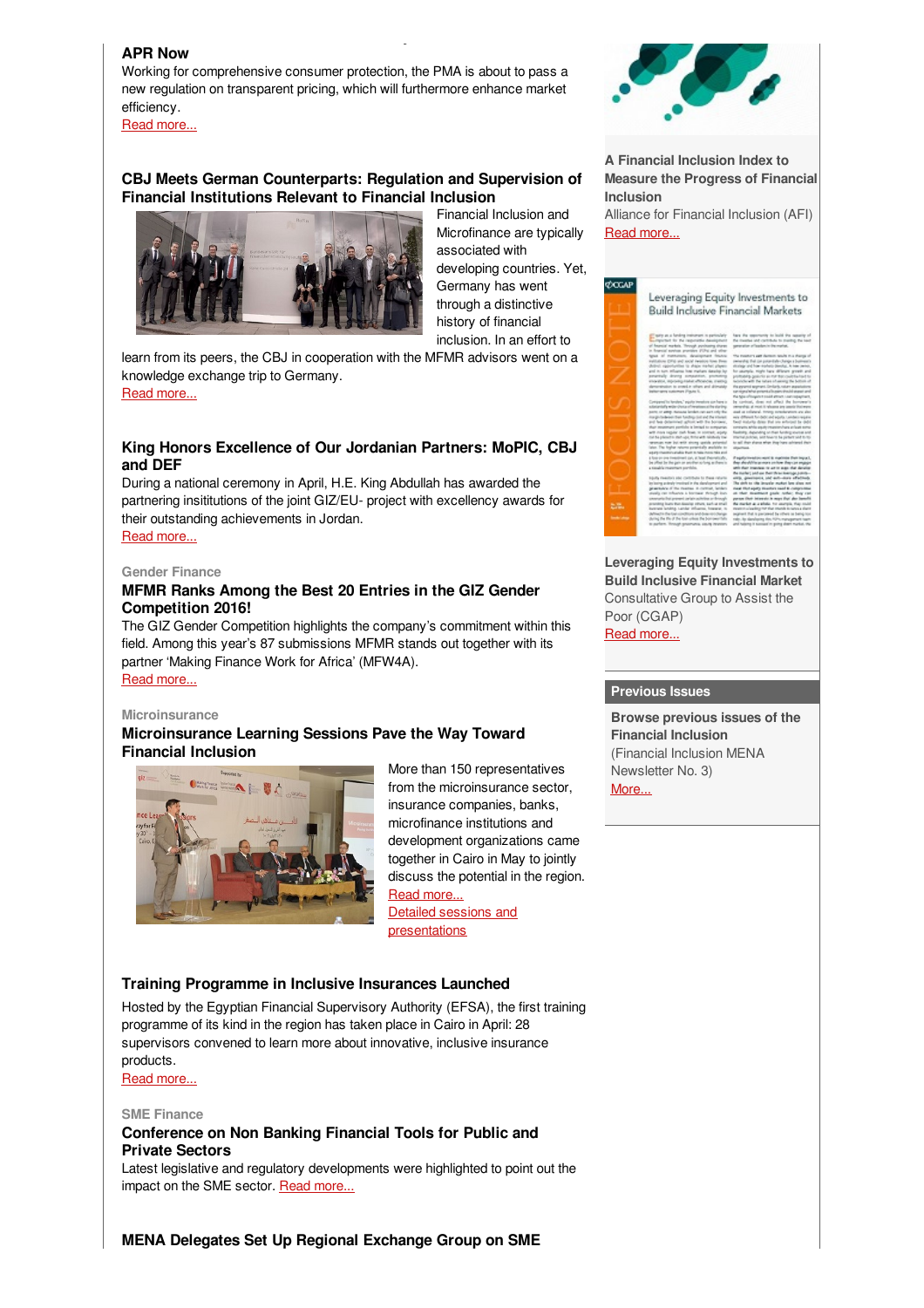**Finance**



A delegation of GIZ partners from Egypt, Morocco, the Palestinian Authorities and Tunisia followed the invitation by the German Federal Ministry for Economic Cooperation and Development (BMZ) to participate in a study tour on SME Finance in Germany. Read [more...](https://login.mailingwork.de/-link2/1593/2647/131/0/120623/sMLFGPjR/KTXFvQb7BU/0)

# **Regional News**

**Financial Inclusion**

# **Council of Arab CBs Governors Adopts Arab Day of Financial Inclusion**

**MENA Delegates Set Up Regional Exchange Group on SME**



Reducing inequalities, creating employment opportunities, fostering sustainable growth and maintaining financial stability, these are just some of the positive outcomes that have been associated with inclusive financial sector. The Arab Day of Financial Inclusion is aiming at raising

awareness and advance knowledge exchange to make use of regional experiences.

Read [more...](https://login.mailingwork.de/-link2/1593/2647/89/0/120623/sMLFGPjR/KTXFvQb7BU/0)

### **Between De-Risking and Financial Inclusion**

Internationally, banks are continuously trying to reduce accounts of client considered high-risk. This systemantic de-risking needs to be dealt with cautiously, as vulnerable communities may be further excluded from the banking sector.

Read [more...](https://login.mailingwork.de/-link2/1593/2647/91/0/120623/sMLFGPjR/KTXFvQb7BU/0)

### **Gender Finance**

### **Women Owned SMEs in the MENA Region – How to Reach the Idle Potential**

Various sectors in the MENA region rely heavily on participative female entrepreneurs, yet only 14% of all SMEs in the region are owned by women. The Jordan Loan Guarantee Facility has derived some approachas as how to bring a change towards more supportive structures to female business owners. Read [more...](https://login.mailingwork.de/-link2/1593/2647/93/0/120623/sMLFGPjR/KTXFvQb7BU/0)

#### **Digital Financial Services**

### **Re-Thinking Financial Services in the MENA**

Entrepreneurs in the MENA are using insights into user behavior to innovate and rethink products and services.

Read [more...](https://login.mailingwork.de/-link2/1593/2647/95/0/120623/sMLFGPjR/KTXFvQb7BU/0)

### **The Post and Financial Inclusion Through Mobile Telephony in Tunisia**

The Tunisian post was at the forefront of innovations in mobile telephony. In forming partnerships with telephone companies, the Tunisian Post was able to increase the number of consumers of its financial services and, in turn, its revenue.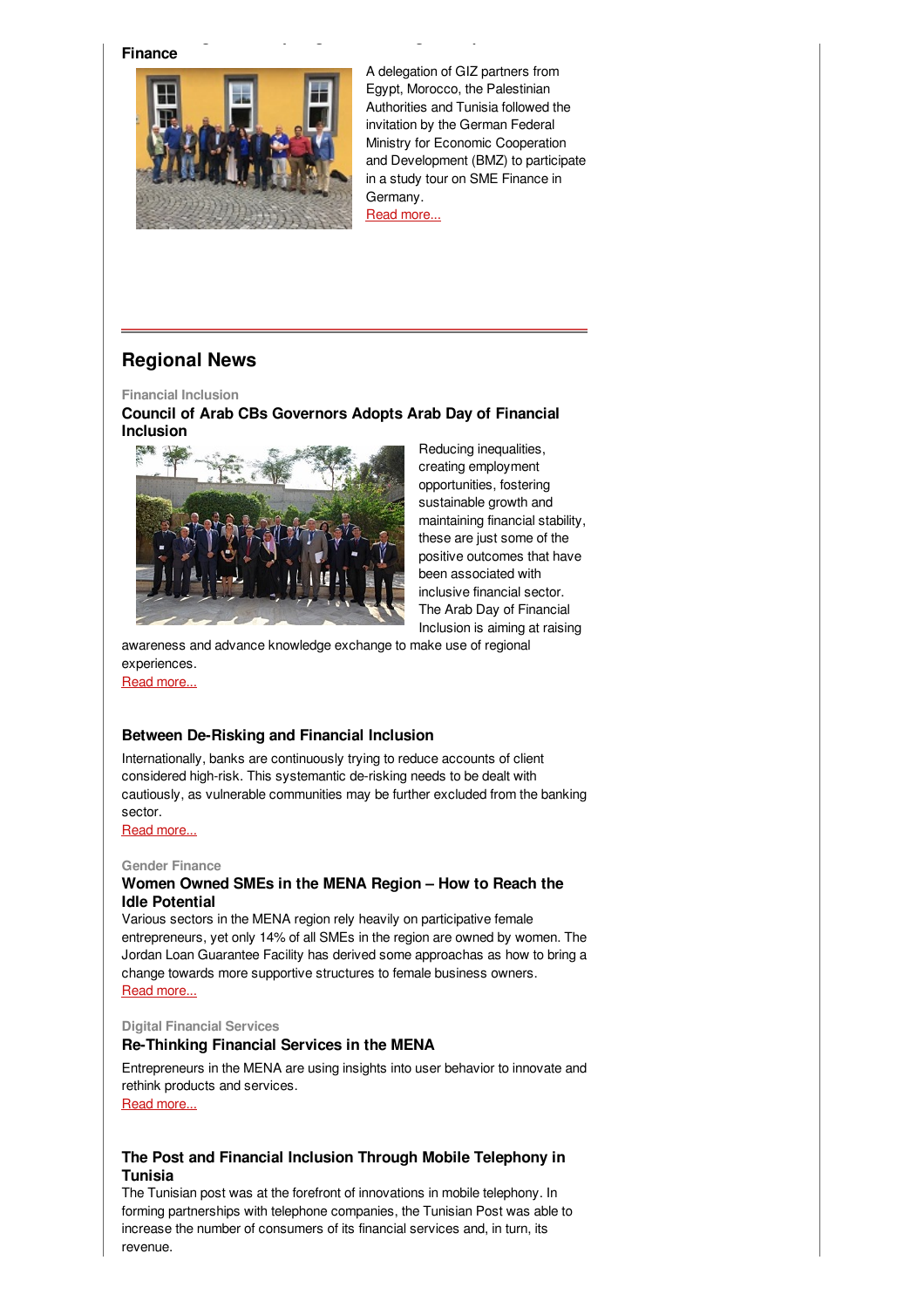### Read [more...](https://login.mailingwork.de/-link2/1593/2647/99/0/120623/sMLFGPjR/KTXFvQb7BU/0)

### **Islamic Finance**

### **Understanding Demand for Sharia-Compliant Loans**

The effects of religious motivation on financial inclusion are diversely discussed. CGAP teamed up with Yale University to address a potential survey question bias and to gain more insight into the real nature of demand for sharia-compliant financial services in Jordan.

Read [more...](https://login.mailingwork.de/-link2/1593/2647/101/0/120623/sMLFGPjR/KTXFvQb7BU/0)

# **International News**

**Consumer Protection Consumer Centricity**

CGAP CEO Greta Bull sums up the meaning and the importance of consumer centricity and why it is an advantage for the whole financial sector if the needs of the consumer are really cared about.

Watch the [video...](https://login.mailingwork.de/-link2/1593/2647/109/0/120623/sMLFGPjR/KTXFvQb7BU/0)

[top](#page-0-0)

# **Bringing Client Perspectives into the Consumer Protection Discussion**

Over two years MFI clients in Benin, Pakistan, Peru and Giorgia were interviewed about their experiences with MFIs. The authors found many surprises during transactions that harm client trust. Read [more...](https://login.mailingwork.de/-link2/1593/2647/103/0/120623/sMLFGPjR/KTXFvQb7BU/0)

**Financial Inclusion**

# **Video: Village Banks – a Gateway to Finance in Laos**



Watch how village banks established by GIZ in Laos affect the well-being of people. Watch the [video...](https://login.mailingwork.de/-link2/1593/2647/137/0/120623/sMLFGPjR/KTXFvQb7BU/0)

# **Account Ownership in AFI Member Countries Reveal Surprises**

Dr. Nimal Fernando points out the enormous differences amid AFI member countries when it comes to account ownership. Read [more...](https://login.mailingwork.de/-link2/1593/2647/111/0/120623/sMLFGPjR/KTXFvQb7BU/0)

### **Financial Inclusion's Importance for the UN Agenda for Sustainable Development**

Given the increasingly clear link between financial inclusion and development, governments should continue to push for greater access to and use of financial services.

Read [more...](https://login.mailingwork.de/-link2/1593/2647/105/0/120623/sMLFGPjR/KTXFvQb7BU/0)

# **AFI and the Bank Negara Malaysia Co-Host Financial Inclusion Strategy Training**

Data management is one of the cornerstones of a strategically guided development. 44 workshop participants, among them CBJ staff, trained a five step approach to process data relevant for the NFIS formulation. Read [more...](https://login.mailingwork.de/-link2/1593/2647/107/0/120623/sMLFGPjR/KTXFvQb7BU/0)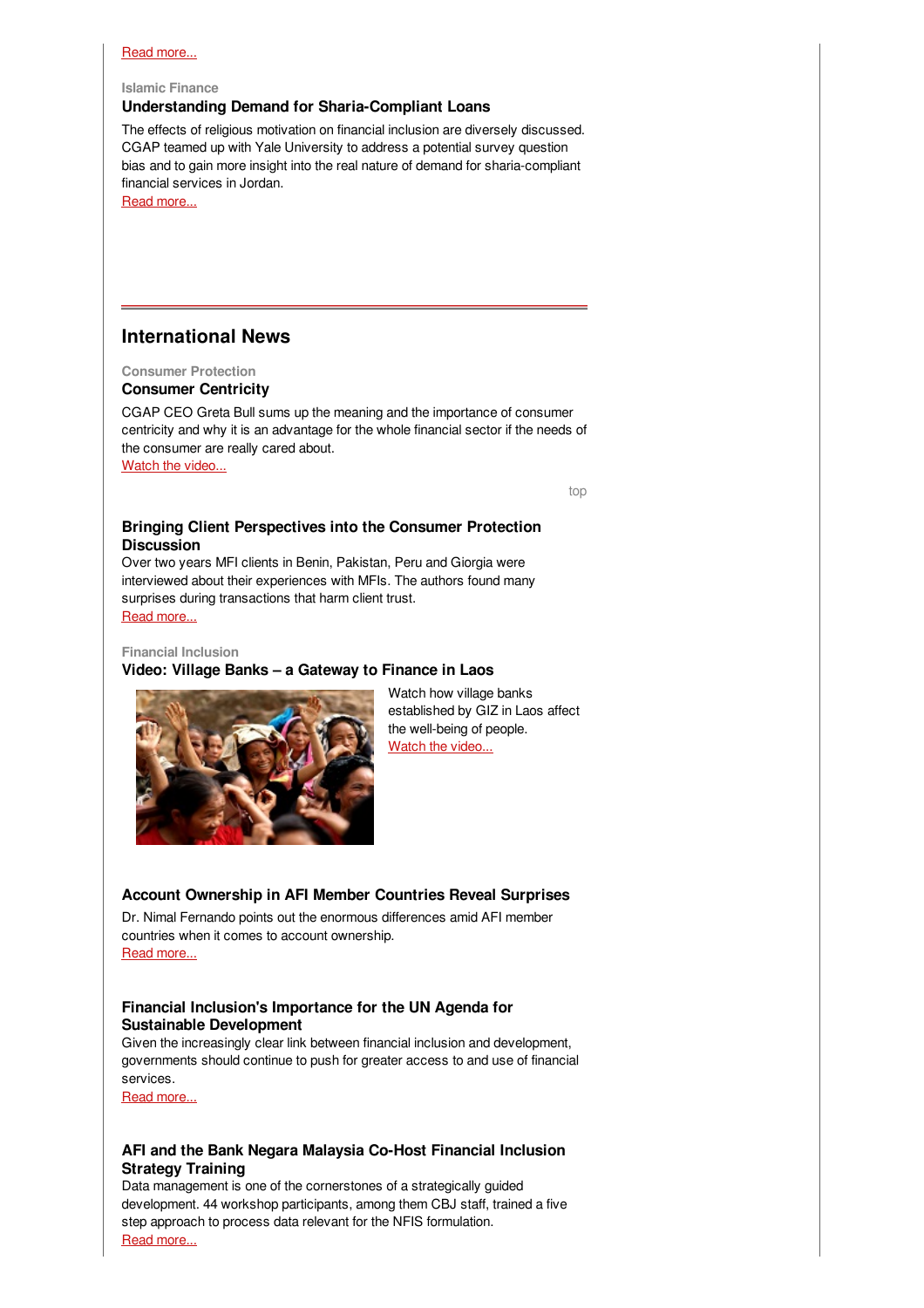### **Access to Finance and Job Growth**

The recent global financial crisis has highlighted the impact of credit markets on the real economy, in particular on employment. A new paper tries to bring light into the opaque causal relation between finance and labour markets. Read [more...](https://login.mailingwork.de/-link2/1593/2647/113/0/120623/sMLFGPjR/KTXFvQb7BU/0)

### **Measuring Financial Inclusion in One Number**

The AFI's data working group created a 'Financial Inclusion Index' to capture different aspects of Financial Inclusion and to break them down to one number. Most importantly, this index is not a ranking, but is aimed to serve as a diagnostic tool.

Read [more...](https://login.mailingwork.de/-link2/1593/2647/115/0/120623/sMLFGPjR/KTXFvQb7BU/0)

# **Gender Finance**

### **Tanzania Narrows the Financial Inclusion Gender Gap**

Bridging the gap – Having identified structural and regulatory barriers commitments and actions are set to expand for women's access to finance in East Africa and beyond.

Read [more...](https://login.mailingwork.de/-link2/1593/2647/119/0/120623/sMLFGPjR/KTXFvQb7BU/0)

**Islamic Finance**

### **Bank of Uganda Paves Way for First Islamic Bank Product**

In Uganda, a new law was recently published which enhances the creation of key governance structures for the Islamic finance sector. Read [more...](https://login.mailingwork.de/-link2/1593/2647/121/0/120623/sMLFGPjR/KTXFvQb7BU/0)

### **Registration information**

**D**eutsche Gesellschaft für Internationale Zusammenarbeit (GIZ) GmbH

#### **Registered offices**

Bonn and Eschborn, Germany

Friedrich-Ebert-Allee 36 + 40 53113 Bonn, Germany Phone: +49 228 44 60-0 Fax: +49 228 44 60-17 66

Dag-Hammarskjöld-Weg 1-5 65760 Eschborn, Germany Phone: +49 61 96 79-0 Fax: +49 61 96 79-11 15

Email: [info@giz.de](mailto:info@giz.de) Internet: [www.giz.de](http://www.giz.de)

#### **Registered at**

Local court (Amtsgericht) Bonn, Germany: HRB 18384 Local court (Amtsgericht) Frankfurt am Main, Germany: HRB 12394

VAT no. DE 113891176 Tax no. 040 250 56973

**Chairman of the Supervisory Board** Dr Friedrich Kitschelt, State Secretary

#### **Management Board**

Tanja Gönner (Chair) Dr Christoph Beier (Vice-Chair) Dr Hans-Joachim Preuß Cornelia Richter